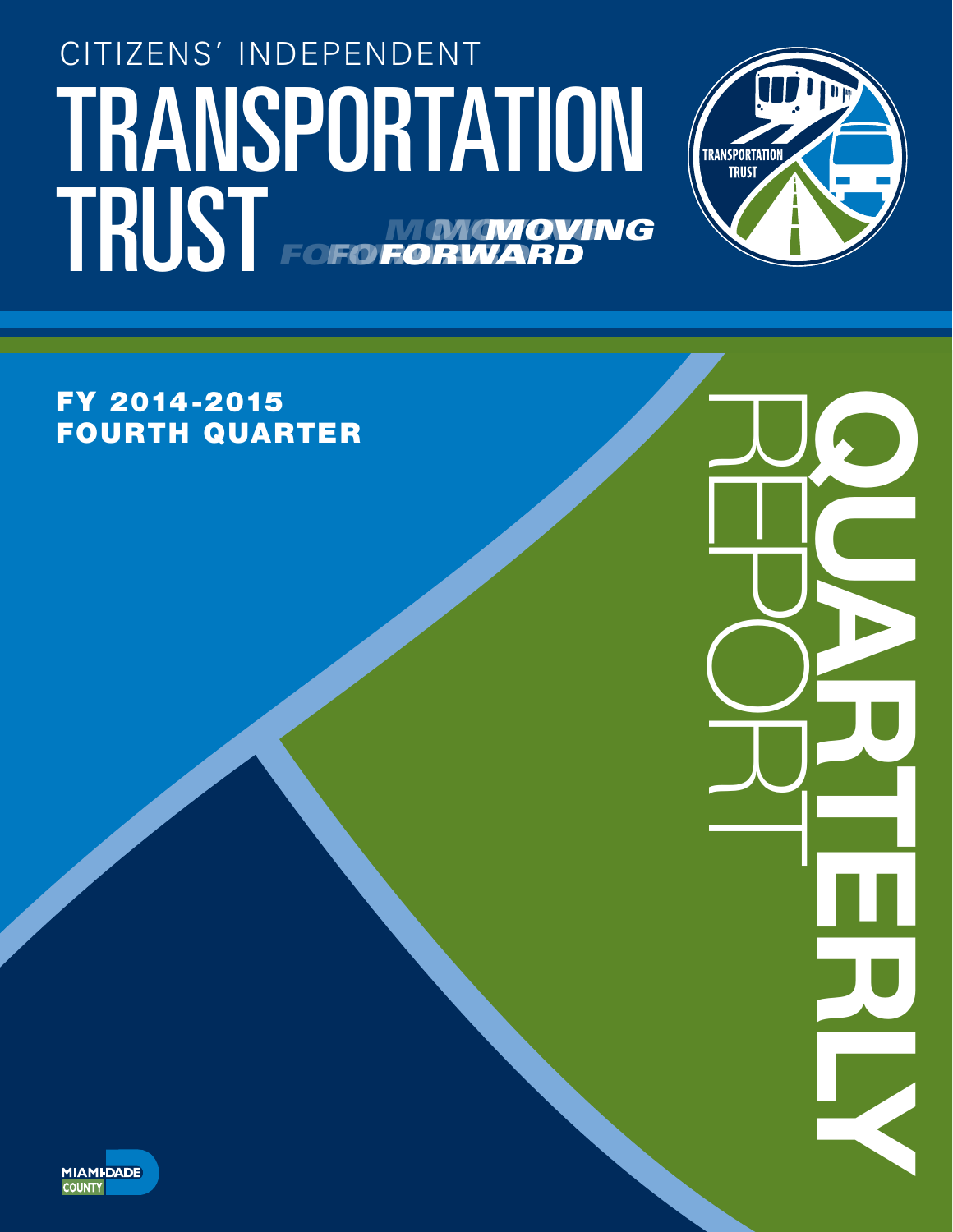

## **Execute Overview**

This report is presented by the Citizens' Independent Transportation Trust (Transportation Trust) with information pertaining to oversight of the Charter County Transportation Surtax and implementation of the People's Transportation Plan (PTP) for the period through July 1, 2015 – September 30, 2015.

The Transportation Trust works closely with members of the Board of County Commissioners (BCC), the County administration, staff at Miami-Dade Transit (MDT), the Public Works and Waste Management Department (PWWM) and municipal officials to insure that PTP funds are used appropriately.

A significant outcome of the 2015 Transportation Summit was the Destination Denver Transportation Fly-in. Mayor Carlos A. Gimenez, BCC Chairman Jean Monestime; the Board of County Commissioners, the Transportation Trust and the Miami-Dade Metropolitan Planning Organization (MPO) led a group of 53 Miami-Dade elected officials and business and community leaders to visit the Denver Regional Transportation District (RTD) in Denver, Colorado.



The delegation from Miami-Dade County took part in a 12-hour tour of Denver's commuter-rail system, light rail, bus rapid transit, free downtown trollies and urban and suburban transit-oriented developments and participated in learning sessions with the transit agency's prime movers.The group found the detailed presentations on the FasTracks projects especially infor-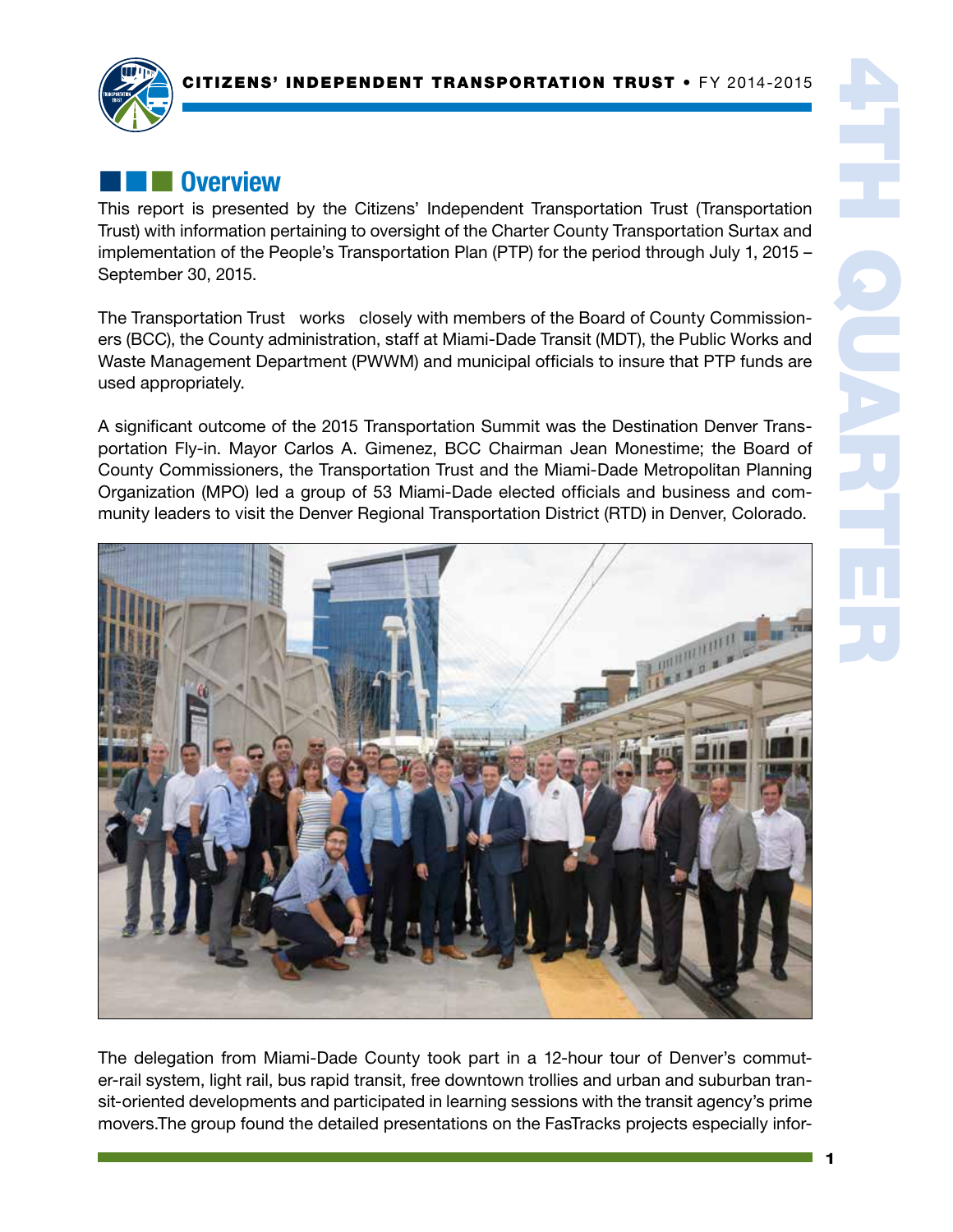

mative as they covered funding issues, technology selection and community consensus. The "lesson learned" shared by the FasTracks project managers could be helpful to Miami-Dade participants in developing similar projects in our community.

The delegates had the opportunity to meet with political, business and community leaders to learn first-hand how the area has been successful in implementing the Denver FasTracks Program. The Denver RTD FasTracks Program is a comprehensive transit expansion plan to build 122 miles of new commuter rail and light rail and 18 miles of bus rapid transit. The delegates from Miami-Dade County heard presentations on many of the projects and experienced a guided riding tour of the light rai l line.

The Miami-Dade delegates came away from the Denver RTD trip more aware of what is required to build an effective transit system. Key points include:

- Transit improvements can enhance the livability and "sense of place" for communities from the urban core to the suburbs
- Partner with the private sector in Public Private Partnerships and other joint funding strategies
- Involve all stakeholders in developing consensus on the corridors to be built and the modes of transportation to be used

The Fly-in was coordinated by Miami-Dade County, the Transportation Trust and the Downtown Development Authority.

Also during the 4th quarter the Transportation Trust issued Notice to Proceed to the financial consultants IMG Rebel to begin gathering data on possible transit development in the East-West/836, Kendall, Northeast, Metromover corridors. Site visits were made to determine pos-

$$
I\cap G\text{ with }A\ni B\in L
$$

sible station placement in all corridors. The data will be evaluated and used to determine the feasibility of plans for the corridors. innovative financing and value capture as part of this effort, IMG's staff conducted

site visits to observe and analyze value capture potential for the properties within both halfmile and one-mile radius along the corridor alignments to perform preliminary work on the Four-Corridor Study..

Counted among the projects funded by the PTP is construction of the Orange Line, the 2.4 mile Metrorail extension to Miami International Airport. The Easy Card Automated Fare Collection System has been fully implemented and is in operation on the Metrobus and Metrorail fleets featuring user-friendly customer convenience and enhanced ridership data collection for improved service planning. The PTP has also funded more than 1,000 modern revenue-generating bus shelters that are now installed in unincorporated Miami-Dade County.

Surtax dollars have added new buses, many of which are eco-friendly hybrid vehicles, to the County's Metrobus fleet and new Metromover cars have been purchased and are in operation.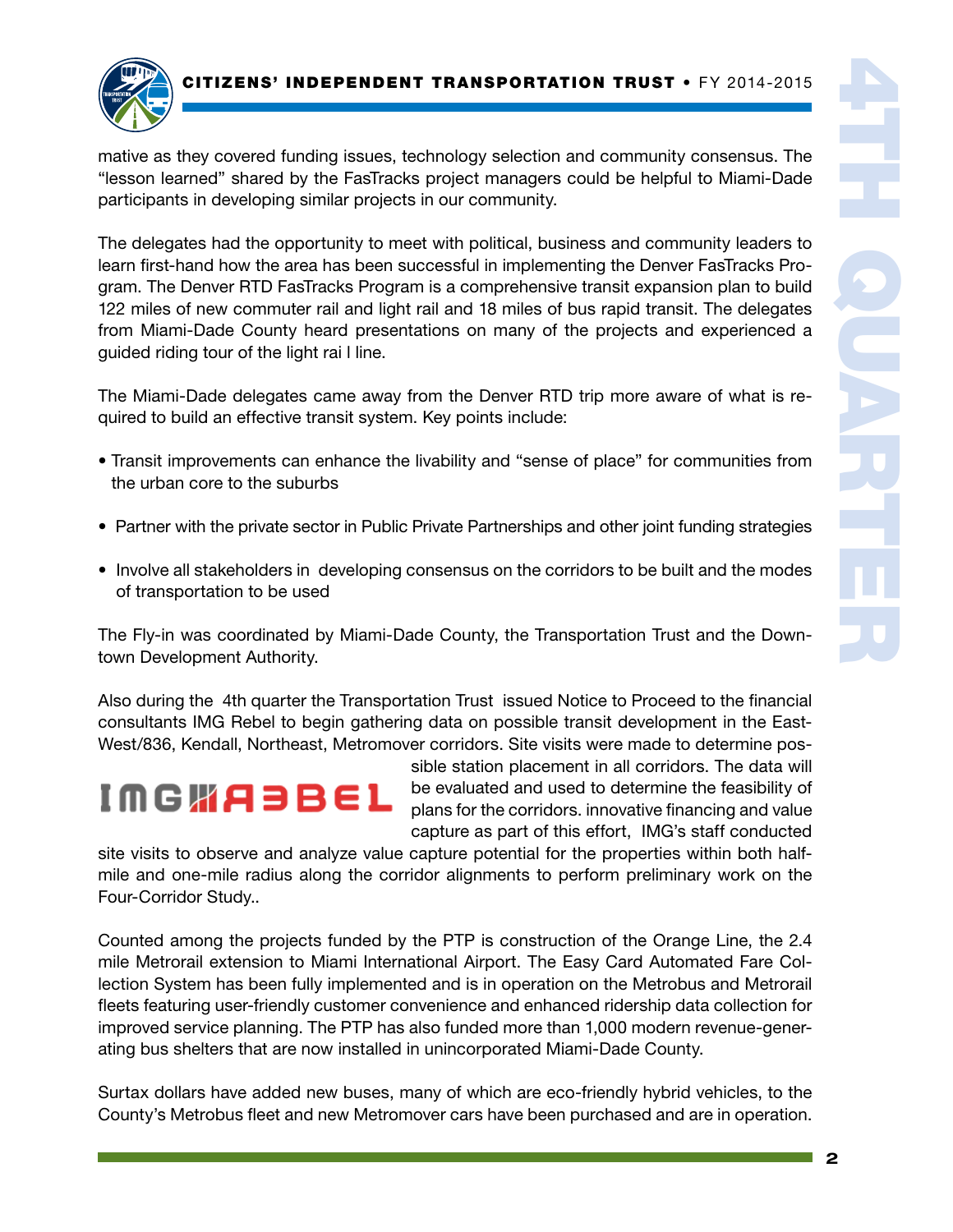

The procurement of the new Metrorail fleet of vehicles is proceeding with delivery targeted for completion in 2024 which includes a 5-year warranty period.

The cities participating in the PTP Municipal Transportation Program have implemented a number of road improvements and transit projects including successful bus circulator systems operating in twenty-seven (27) municipalities where annual ridership exceeds 8.4 million boardings.

Investment of Surtax funds in Miami-Dade County's public roadway system has resulted in marked improvement to commute time, driver convenience and safety. More than 300 miles of roads have been improved, flashing and dynamic feedback signals installed in school zones countywide, mobility accommodations for the disabled, Internally Illuminated Street Name Signs (IISNS) have been installed at all eligible signalized intersections and the countywide traffic signalization system has been upgraded with the Advanced Traffic Management System (ATMS), the state of the art system that synchronizes the County's 2,727 signals resulting in improved traffic flow and a smoother commute.

Listings of previous and life-to-date accomplishments and other information on the Transportation Trust and the PTP are available at www.miamidade.gov/citt .

### ¢¢¢ Transportation Trust Board Resolutions

The Transportation Trust originates resolutions to express its position on important issues and to provide guidance, insight and opinions to the Board of County Commissioners (BCC). Resolutions approved during the quarter include:

Resolution by the Citizens' Independent Transportation Trust: (a) supporting the concepts and approaches outlined in PTP 2.0 Funding Options; and (b) requesting the Executive Director to work with the Mayor, the Board of County Commissioners, the Miami-Dade Metropolitan Planning Organization, the municipalities and the funding partners to develop the collaborative funding partnerships necessary to advance major projects in the PTP corridors (CITT)

Resolution by the Citizens' Independent Transportation Trust: (a) strongly supports the on-going efforts of Miami-Dade Transit to be more effective and efficient; and (b) requests the elimination or modification of low performing routes and that Miami-Dade Transit develop innovative approaches to provide these services more efficiently (CITT)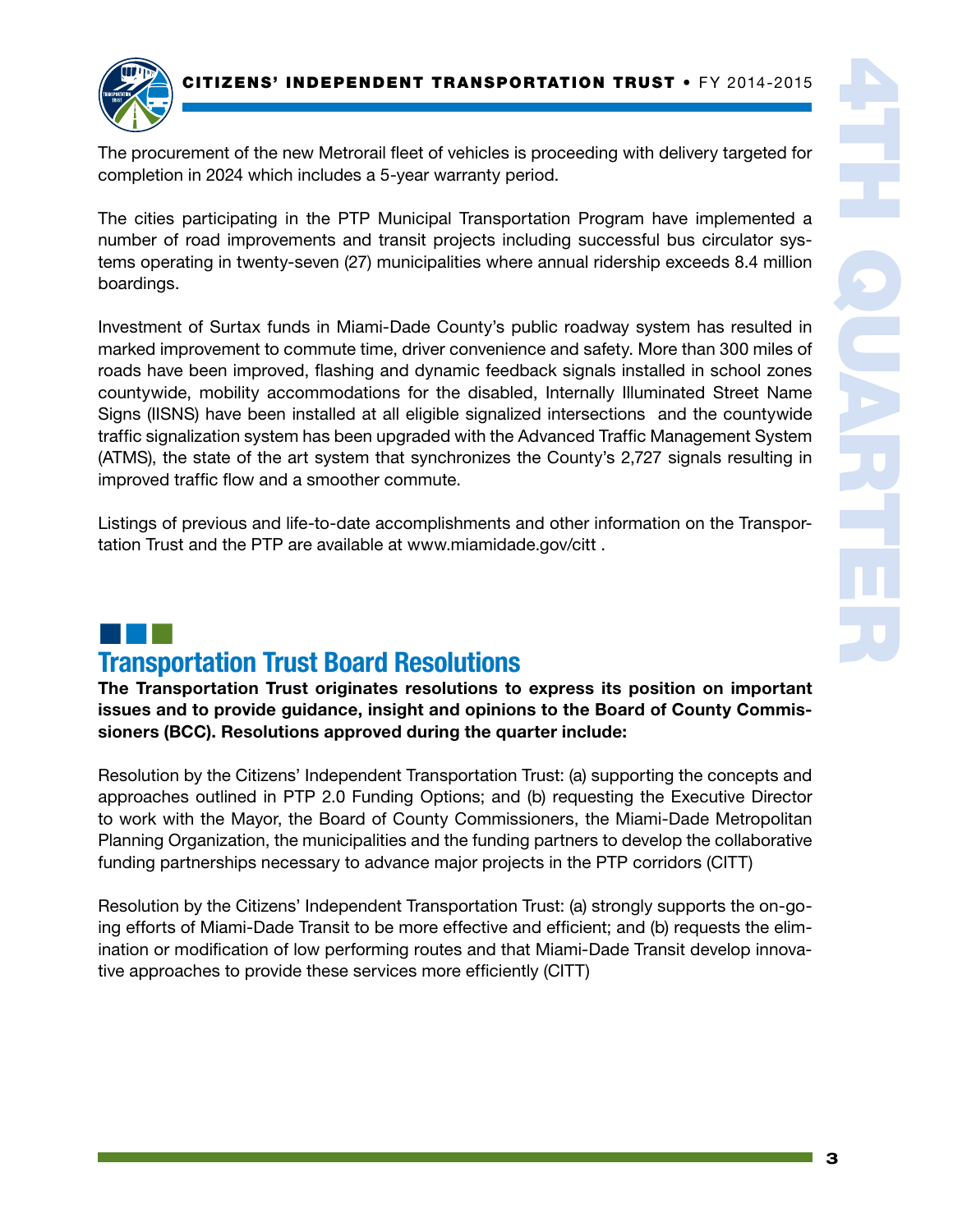

## ¢¢¢ Contracts Approved by the Transportation Trust During the 4th Quarter

A major responsibility of the Transportation Trust is to review contracts requesting Transportation Surtax funding for projects listed in the People's Transportation Plan (PTP). These contracts are initiated by Miami-Dade Transit and Miami-Dade Public Works and Waste Management Department and are reviewed by staff at the Office of the Citizens' Independent Transportation Trust (OCITT) before they are voted on by the Transportation Trust. The following contracts were approved this quarter:

Resolution by the Citizens' Independent Transportation Trust (CITT) recommending the Board of County Commissioners (BCC), approve a contract award in the amount of 4,138,115.43 to Williams Paving Co., Inc. for the People's Transportation Plan (PTP) project entitled "Roadway Improvements to SW 264 Street from US-1 to SW 137 Avenue"; authorizing the County Mayor or Mayor's designee to execute the contract and exercise provisions contained therein; and authorizing the use of Charter County Transportation System Surtax Funds for such purposes (PWWM- BCC Legislative File No. 151478)

Resolution by the Citizens' Independent Transportation Trust (CITT) recommending the Board of County Commissioners (BCC), approve the use of Charter County Transportation Surtax Funds for eight (8) push-button contracts awarded under the Miscellaneous Construction Contracts 7360 Plan and 7040 Plan in an amount not to exceed \$8,014,975.12 (PWWM BCC Legislative File No. 151467)

Resolution by the Citizens' Independent Transportation Trust (CITT) recommending the Board of County Commissioners (BCC), authorize the County Mayor or the County Mayor's designee to purchase property located at 6650 NW 37 Avenue, Hialeah referred to as Parcel 8 for rightof-way needed for the People's Transportation Plan (PTP) project entitled Improvements to NW 37 Avenue from NW North River Drive to NW 79 Street, at the negotiated purchase amount of \$18,698.00;authorizing the County Mayor or Mayor's designee to perform all acts necessary to effectuate the purchase of the property; and authorizing the use of Charter County Transportation Surtax Funds for such purposes (PWWM BCC Legislative File No. 151476)

Resolution by the Citizens' Independent Transportation Trust (CITT) recommending the Board of County Commissioners (BCC) authorize the establishment of a Pre-Qualification Pool, RTQ-00140, for purchase of specialty printed product, finishing supplies, and mechanical binding services for the transit department, in the amount of \$720,000.00; and authorizing the County Mayor or County Mayor's designee to solicit pricing, award contracts, exercise all provisions of the solicitation documents and any resulting contracts pursuant to Section 2-8.1 of the Code of Miami-Made County, Florida and Implementing Order 3-38, and add vendors to the pool at any time, subject to ratification by the Board on a bi-annual basis (MDT- BCC Legislative File No. 151506)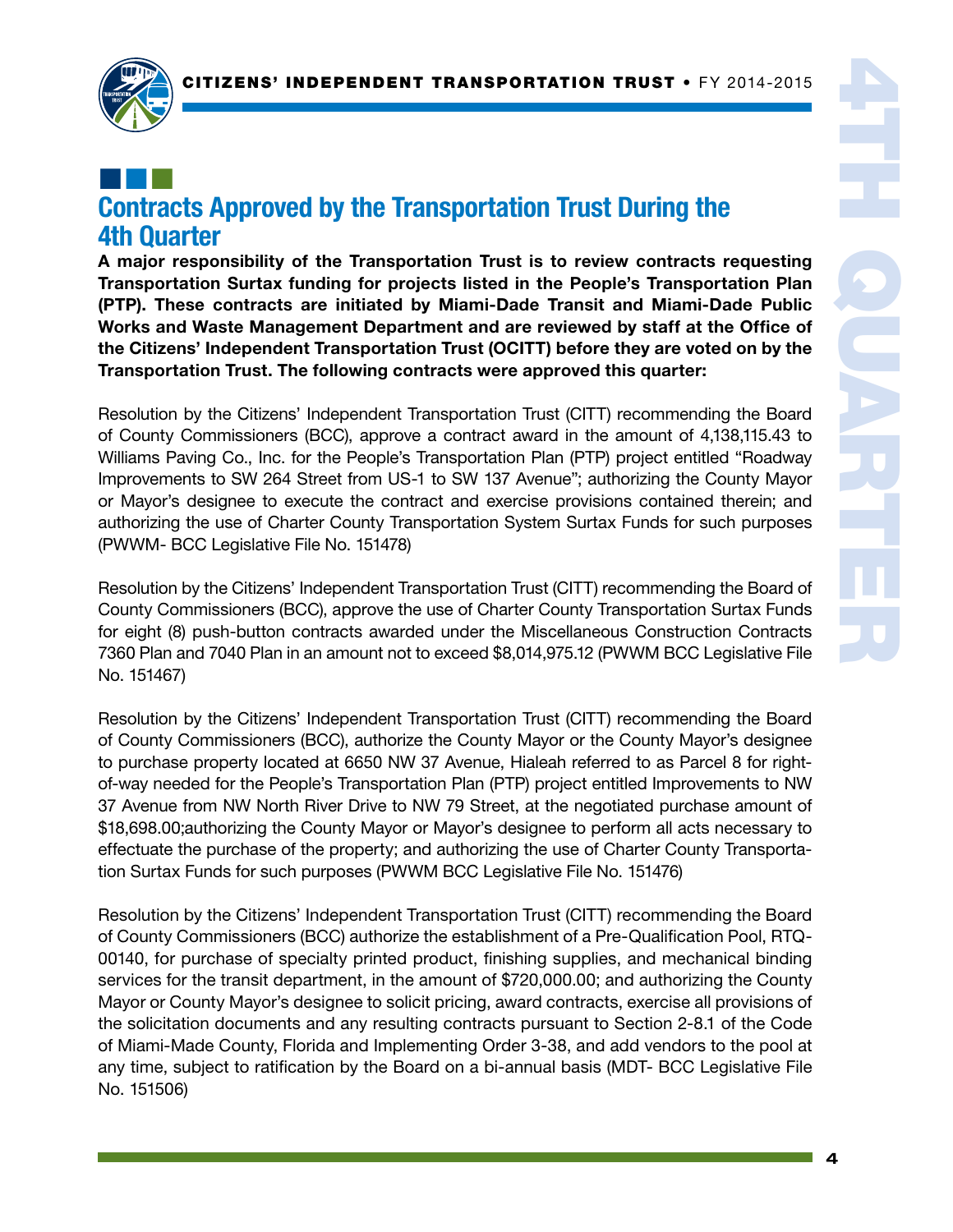

Resolution by the Citizens' Independent Transportation Trust (CITT) recommending the Board of County Commissioners (BCC), authorize the County Mayor or County Mayor's designee to execute Change Order 1 and Final for a contract between Miami-Dade County and Central Florida Equipment Rentals, Inc., for a Public Works and Waste Management Department project entitled SW 137 Avenue, from US-1 to SW 200 Street (Project No: 20090003) in the amount of \$225,673.43; and authorizing the use of Charter County Transportation System Surtax Funds for such purposes (PWWM Legislative File No.151666)

Resolution by the Citizens' Independent Transportation Trust (CITT) recommending the Board of County Commissioners (BCC) approve award of Contract No. 00149 for Miami-Dade Transit to purchase shoes and boots in an amount not to exceed \$671,000.00; and authorizing the County Mayor or County Mayor's designee to give notice of this award,

issue the appropriate purchase order to give effect to same and exercise all provisions of the contract pursuant to Section 2-8.1 of the County Code and Implementing Order 3-38 (MDT- Legislative File No. 151634)

Resolution by the Citizens' Independent Transportation Trust (CITT) recommending the Board of County Commissioners (BCC) authorize additional expenditure authority to Prequalification Pool No. RTQ-004. for Miami-Dade Transit to purchase uninterruptible power supply systems, maintenance and repair in an amount up to \$375,000.00 (MDT-Legislative File No. 151474)

Resolution by the Citizens' Independent Transportation Trust (CITT) recommending that the Board of County Commissioners (BCC), authorize execution of a Joint Participation Agreement



with the State of Florida Department of Transportation for \$20,915,495.00 in Public Transit Block Grant Program Funds for transit bus service operating assistance; authorizing the receipt and expenditure of funds as specified in the agreement; and authorizing receipt and expenditure of any additional funds as specified in the agreement should they become available (MDT BCC File No. 152006)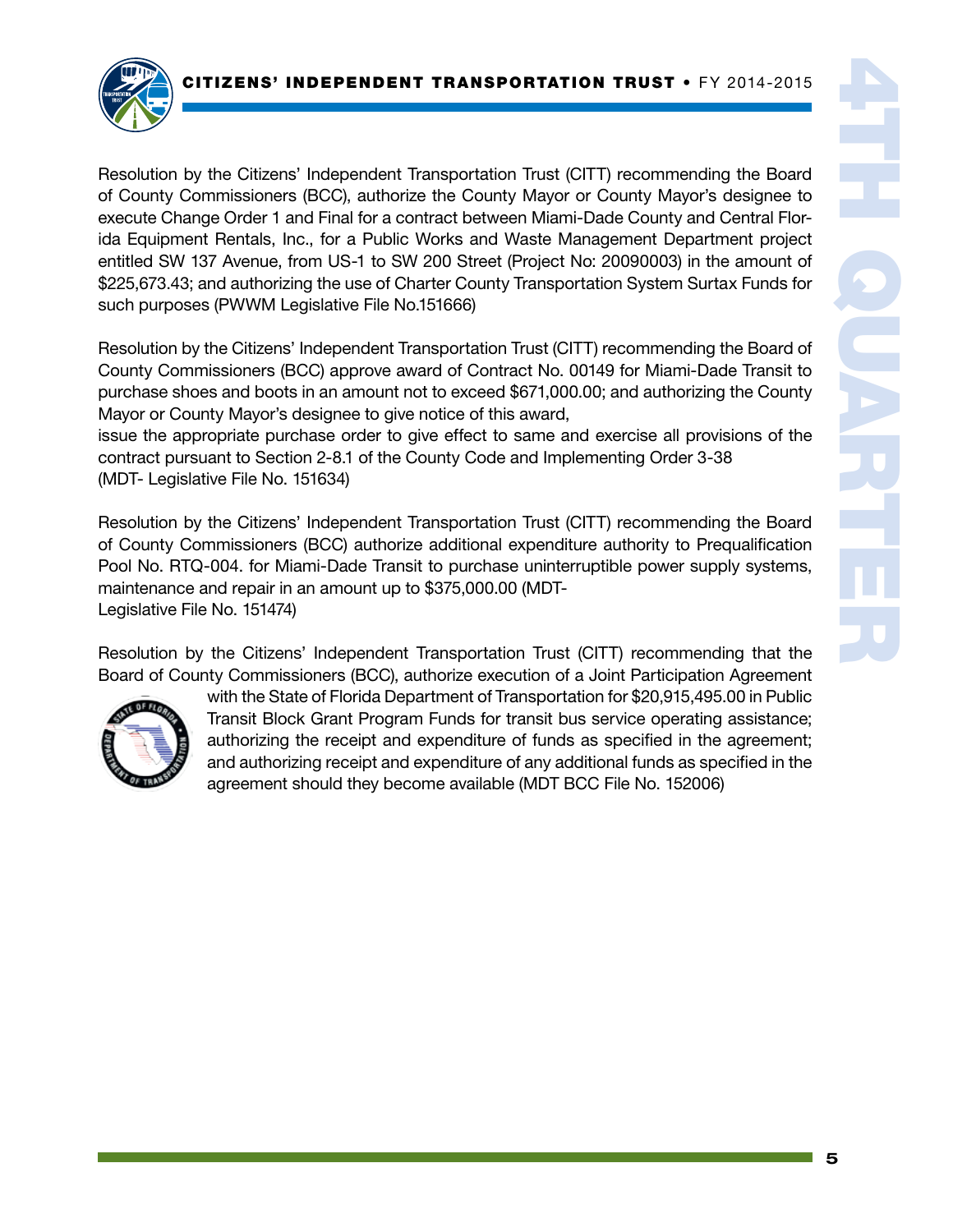

## ¢¢¢ Miami-Dade Transit Update

Miami-Dade Transit (MDT) is responsible for implementing the transit improvements listed in the People's Transportation Plan (PTP) including Metrobus, Metrorail and Metromover projects as well as Special Transportation Service (STS) and the Golden Passport Program. MDT reports the following activities related to PTP projects during this quarter:

Metrobus Fleet Inventory FY 2014-2015 • Fourth Quarter

| <b>Metrobus Vehicles</b>                             | <b>Fourth Quarter Inventory</b> |
|------------------------------------------------------|---------------------------------|
| 30-foot Minibuses                                    | 77                              |
| 40-foot Buses                                        | 689*                            |
| 45-foot Over-the-Road Coaches                        | 12                              |
| 62-foot Articulated Buses                            | 68                              |
| Contingency Fleet (not included in the Active Fleet) | 6                               |
| <b>Total Metrobus Fleet</b>                          | 846                             |

Note: The fleet of 40 ft buses is reduced from 701 to 689 as a result of the MDT fleet replacement plan, they were replaced with 60ft articulated buses.

### Golden Passport Program Issuances FY 2014-2015 • Fourth Quarter

| <b>Golden Passport Program Component</b>                                  | <b>Issued in</b><br><b>Fourth Quarter</b> | <b>Total Certified Golden/Patriot</b><br><b>Passport Users To Date</b> |
|---------------------------------------------------------------------------|-------------------------------------------|------------------------------------------------------------------------|
| Golden Passport: Over 65 Years of Age Issued<br><b>During the Quarter</b> | 2,871                                     | 172,502                                                                |
| Golden Passport: Under 65 Years of Age Issued                             | 1,219                                     | 65,574                                                                 |
| <b>Patriot Passports Issued</b>                                           | 114                                       | 9,081                                                                  |
| <b>Total Golden Passport/Patriot Passport</b>                             | 4,204                                     | 247,157                                                                |

| <b>Surtax Funded Staff Hired</b><br>FY 2014-2015 . Fourth Quarter |                                                 |
|-------------------------------------------------------------------|-------------------------------------------------|
| <b>Surtax Funded Staff Hired During 2nd Quarter</b>               | <b>Total Surtax Funded New Hired Since 2002</b> |
| 21 Full-time                                                      | 2042                                            |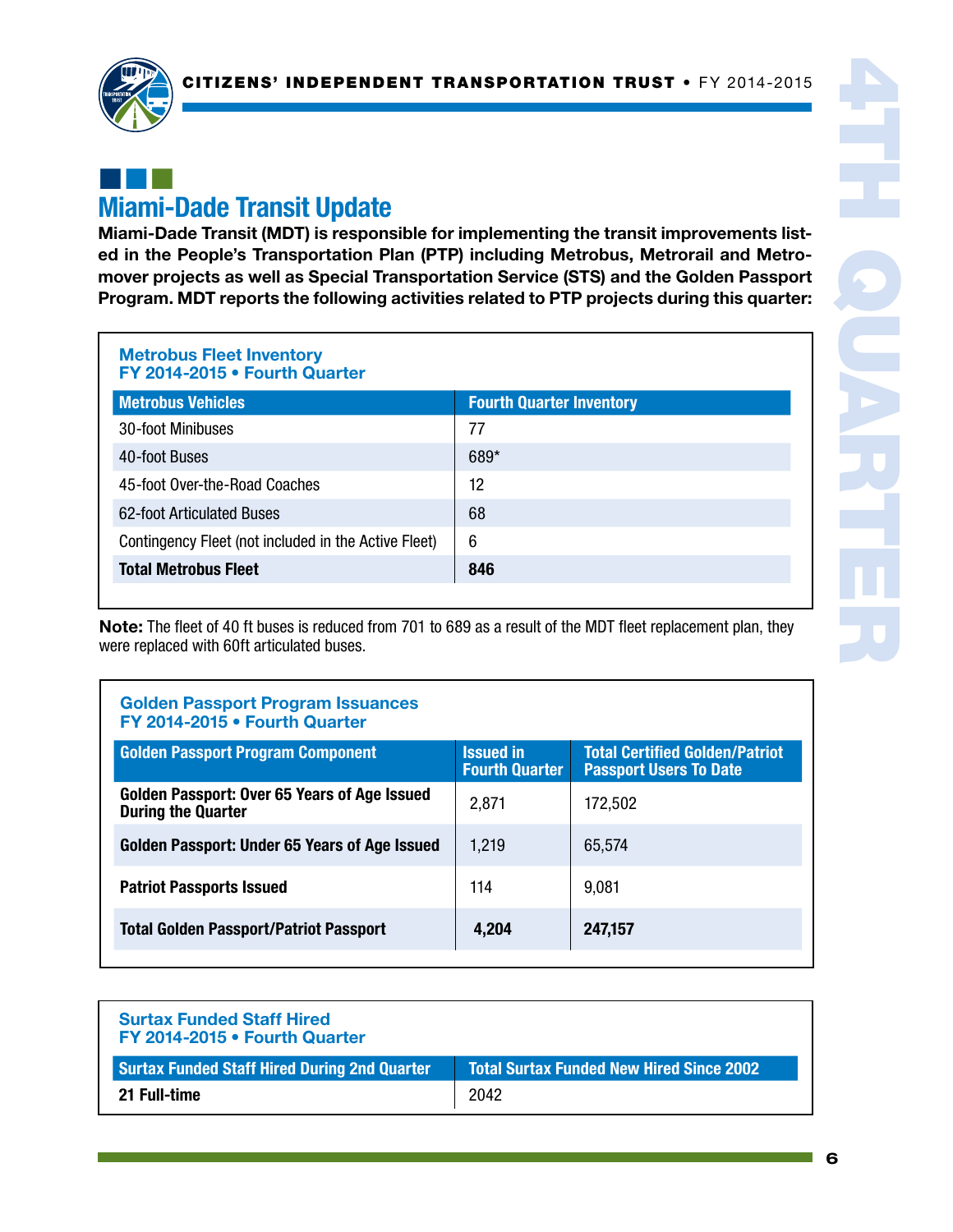

## ¢¢¢ Miami-Dade Public Works and Waste Management Department Update

The Miami-Dade Public Works and Waste Management Department (PWWM) is responsible for developing and implementing PTP funded roadway projects including paving, traffic signals, signage, bike paths, lighting, drainage, curb cuts and guard rails. PWWM reports the following activities related to PTP projects during the quarter.

### Advanced Traffic Management System (ATMS)

The Advanced Traffic Management System (ATMS) project is an ongoing project to improve traffic management throughout Miami-Dade County and improve mobility. The initial phases of



the ATMS project were to replace the Urban Traffic Control System (UTCS) which along with the Traffic Control Center, were put into service in 1975 when Miami-Dade County began synchronizing and coordinating traffic signals as a means to ease congestion. As of August 2012, all traffic signals within Miami-Dade County are managed and monitored through the ATMS, which is currently the third largest centralized signal system in the United States. The ATMS project is continually evolving as new

*Traffic Control Center*

technologies are introduced allowing for more efficient traffic management. The next phases of the project will introduce more technology and provide Traffic Engineers more information and additional system intelligence in order to address traffic congestion in real time.

All 2,870 of the County's signalized intersections have been migrated to the ATMS. The Department is progressing on improving the communication system supporting the ATMS system. In the current fiscal year, additional signals will be migrated to the wireless communication subsystem as a collaborative effort with the Information Technology Department. An extension of Phase 2 has been approved for this and next fiscal year to serve as a bridge between Phase 2 and Phase 3, and assure that progress on some critical ongoing efforts will continue without interruption. Most critical of them is the evaluation and planning for the implementation of a fiber optic communication infrastructure to serve the ATMS. PWWM, in partnership with the FDOT, is in the process of implementing new technologies (e.g., CCTV, Real time travel information detection, adaptive signal controls). These Congestion Management initiatives are Phase 3 of the program and are planned to be piloted on 10 major corridors within the coming year.

#### Neighborhood Improvement Projects

PWWM continues to coordinate the Neighborhood Improvement Projects with County Commissioners' Offices. Improvements in this category include resurfacing, sidewalks, ADA ramps and connectors, drainage, guardrails, striping, traffic signals, and traffic calming.

In an effort to accelerate projects, PWWM continues to take advantage of various contracting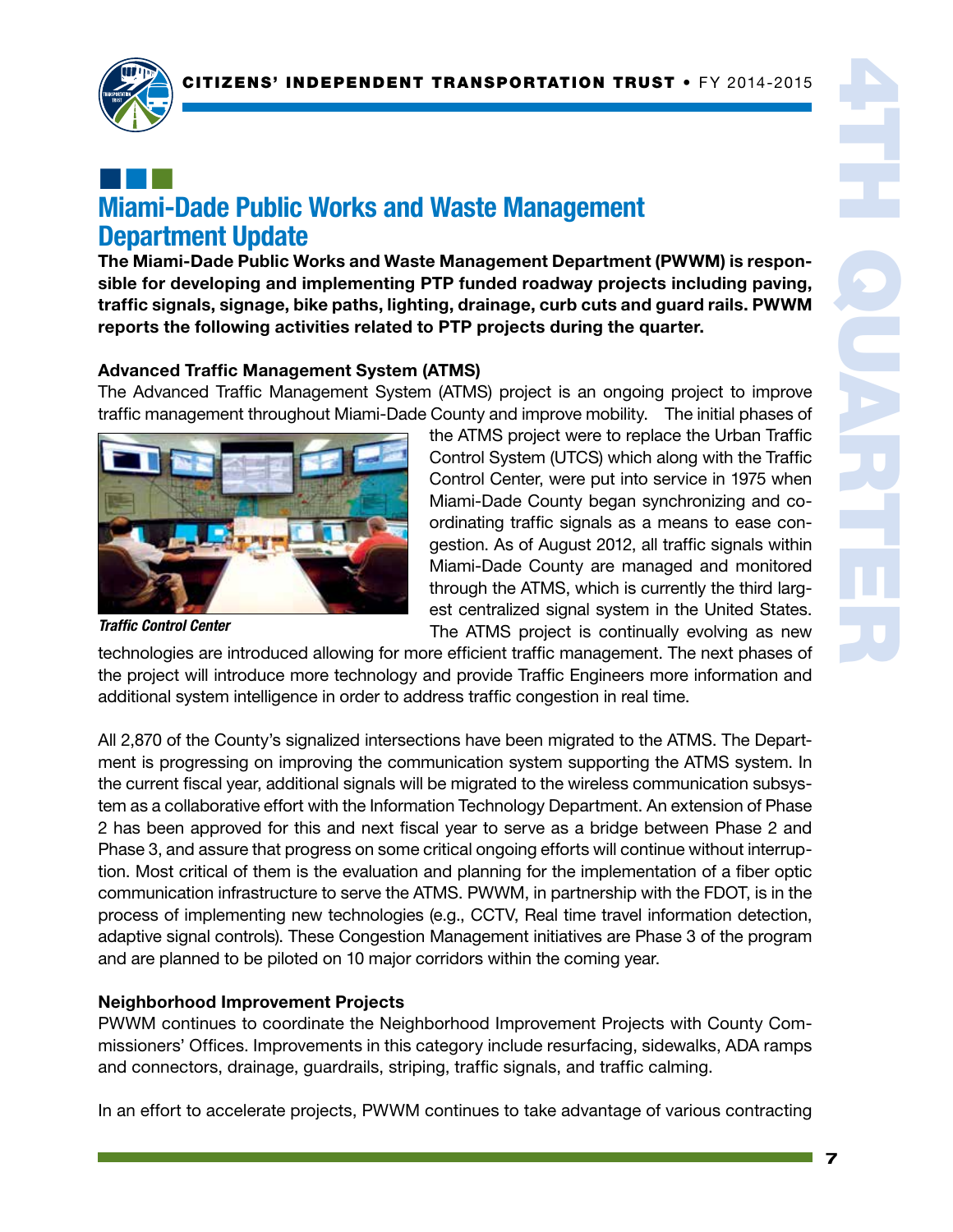

mechanisms, such as the County's Miscellaneous Construction Contract Program (MCC). The MCC program is an open competitive process which allows for an expedited procurement. The MCC program provides all contractors countywide with a fair opportunity to compete for work on County construction projects, and has a direct beneficial impact to the County by accelerating construction projects.



| <b>CITT Approved Construction Contracts</b><br><b>Program-to-Date</b> |                              |
|-----------------------------------------------------------------------|------------------------------|
| Number of Contracts                                                   | <b>Total Contract Amount</b> |
| 136                                                                   | \$115.36 million             |

# ¢¢¢

## Disadvantaged Business Enterprise and Small Business Participation Reporting

The Transportation Trust monitors and reports on the level of participation by small and disadvantaged businesses in contracts receiving transportation Surtax proceeds. It is supported in this effort by the Miami-Dade Transit (MDT) Office of Civil Rights and the Miami-Dade Internal Services Department (ISD) Small Business Development Division.

The federal Disadvantaged Business Enterprise (DBE) program encourages the development and use of companies owned and controlled by minorities, women, and socially and economically disadvantaged individuals on federally-aided projects and the County program tracks contracts awarded with Surtax funding and subject to local small business goals, wages and Community Workforce requirements. The following activity is reported during the 4th quarter.

### Miami-Dade Transit • Office of Civil Rights • Transit Contracts Compliance

| <b>Disadvantaged Business Enterprise (DBE) Contractors</b><br><b>PTP Funded Contracts</b><br>FY 2014-2015 . Fourth Quarter |              |                   |  |
|----------------------------------------------------------------------------------------------------------------------------|--------------|-------------------|--|
| <b>Contractors</b>                                                                                                         | <b>Total</b> | <b>Total Paid</b> |  |
| <b>Prime Contractors</b>                                                                                                   | 5            | \$397,516,320     |  |
| <b>DBE Subcontractors</b>                                                                                                  | 29           | \$56,532,423      |  |
| *PTP funding represents approximately 59% of dollars paid to DBEs                                                          |              |                   |  |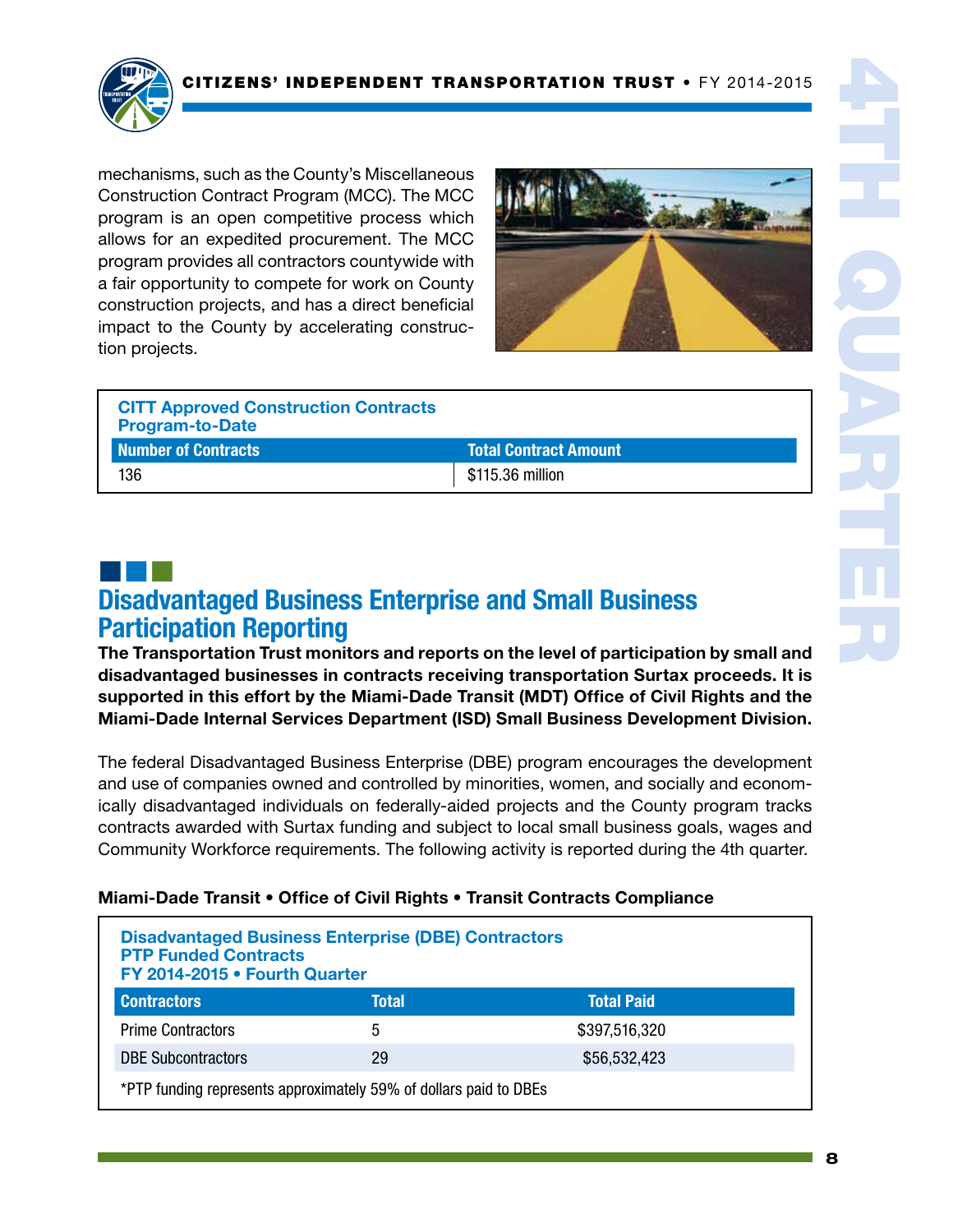

#### Miami-Dade Internal Services Department • Small Business Development Division

Small Business Enterprise – Goods and Services Program formerly known as Small Business Enterprise (SBE) Program

Small Business Enterprise – Architectural and Engineering Program formerly known as Community Business Enterprise (CBE)

Small Business Enterprise – Construction Program formerly known as Community Small Business Enterprise (CSBE)

| <b>Surtax-Funded Contracts With Measures</b><br>FY 2014-2015 • Fourth Quarter |                                                                |                       |                                        |                                                                                  |
|-------------------------------------------------------------------------------|----------------------------------------------------------------|-----------------------|----------------------------------------|----------------------------------------------------------------------------------|
| <b>Approved</b><br><b>Contracts</b>                                           | Number of<br><b>Surtax Funded Measures</b><br><b>Contracts</b> | <b>Contracts With</b> | <b>Contract Award</b><br><b>Amount</b> | <b>Awards to Small</b><br><b>Businesses (CBE*, CSBE**,</b><br>MICRO/SBE, SBE***) |
| <b>Fourth Quarter</b><br>FY 2014-2015                                         | 2                                                              | 0                     | \$1,355,659                            | 0                                                                                |
| Program-to-Date<br>FY 2004-2005 -<br>FY 2014-2015                             | 382                                                            | 109                   | \$3,007,332,967                        | \$162,225,941                                                                    |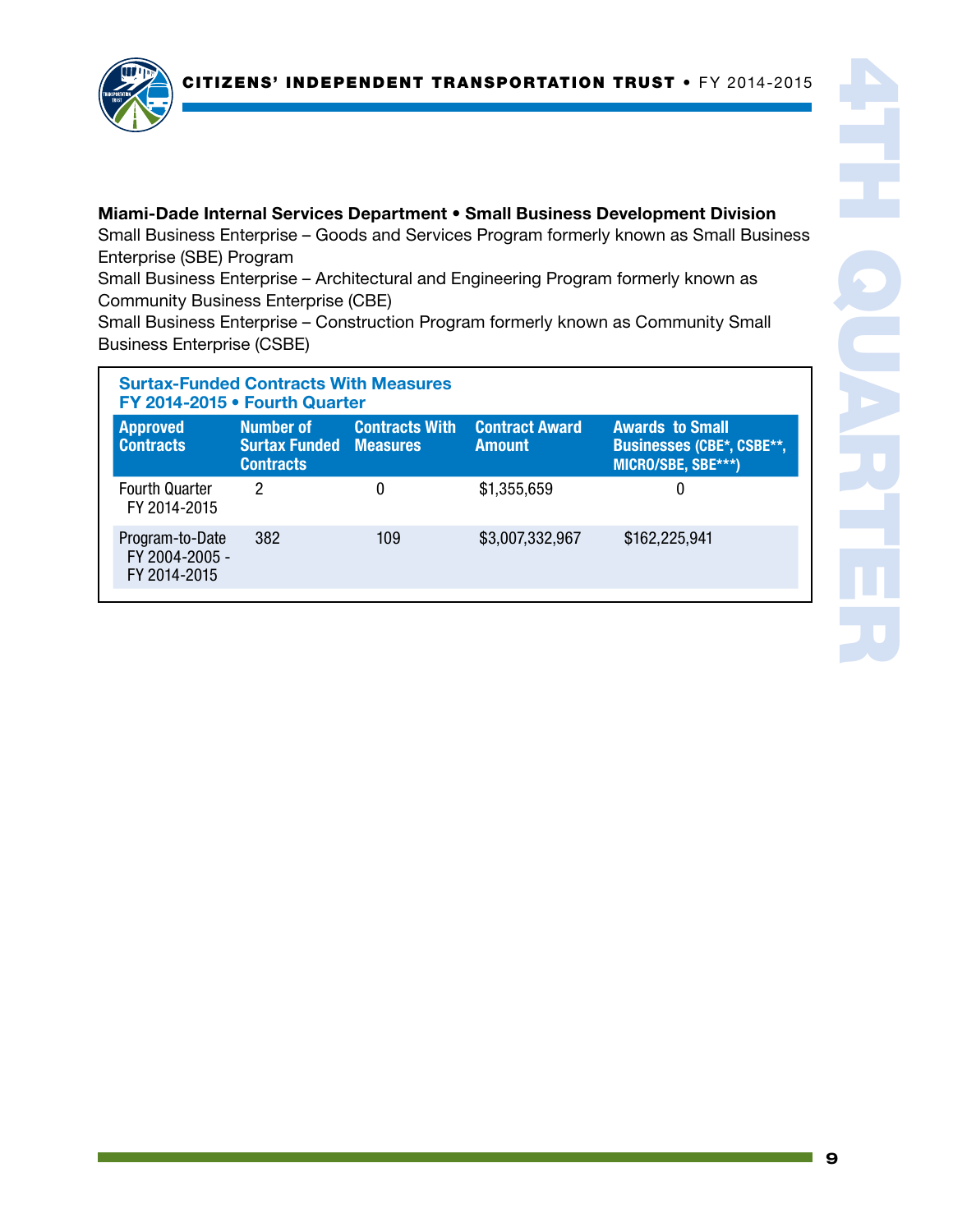

## ¢¢¢ PTP Municipal Update



Twenty percent (20%) of Surtax proceeds is allocated to the thirty-three of the thirty-four municipalities eligible to receive PTP funds; one city has elected not to receive the funds. Each city receives a pro rata share based on its population to develop or enhance its transit and transportation system.

Twenty-seven (27) cities operate circulator bus service funded by the Surtax and carry approximately 8.4 million passengers per year. A total of \$19,430,900 in Surtax funds was transferred to the municipalities during the 4th quarter and municipalities have received \$511,690,461 since the People's Transportation Plan was approved in 2002.



*Doral Trolley 362,470 annual ridership*



*Miami Trolley 3,643,872 annual ridership*



*Corl Gables Trolley 1,158,627 annual ridership*



*Homestead Trolley 164,150 annual ridership*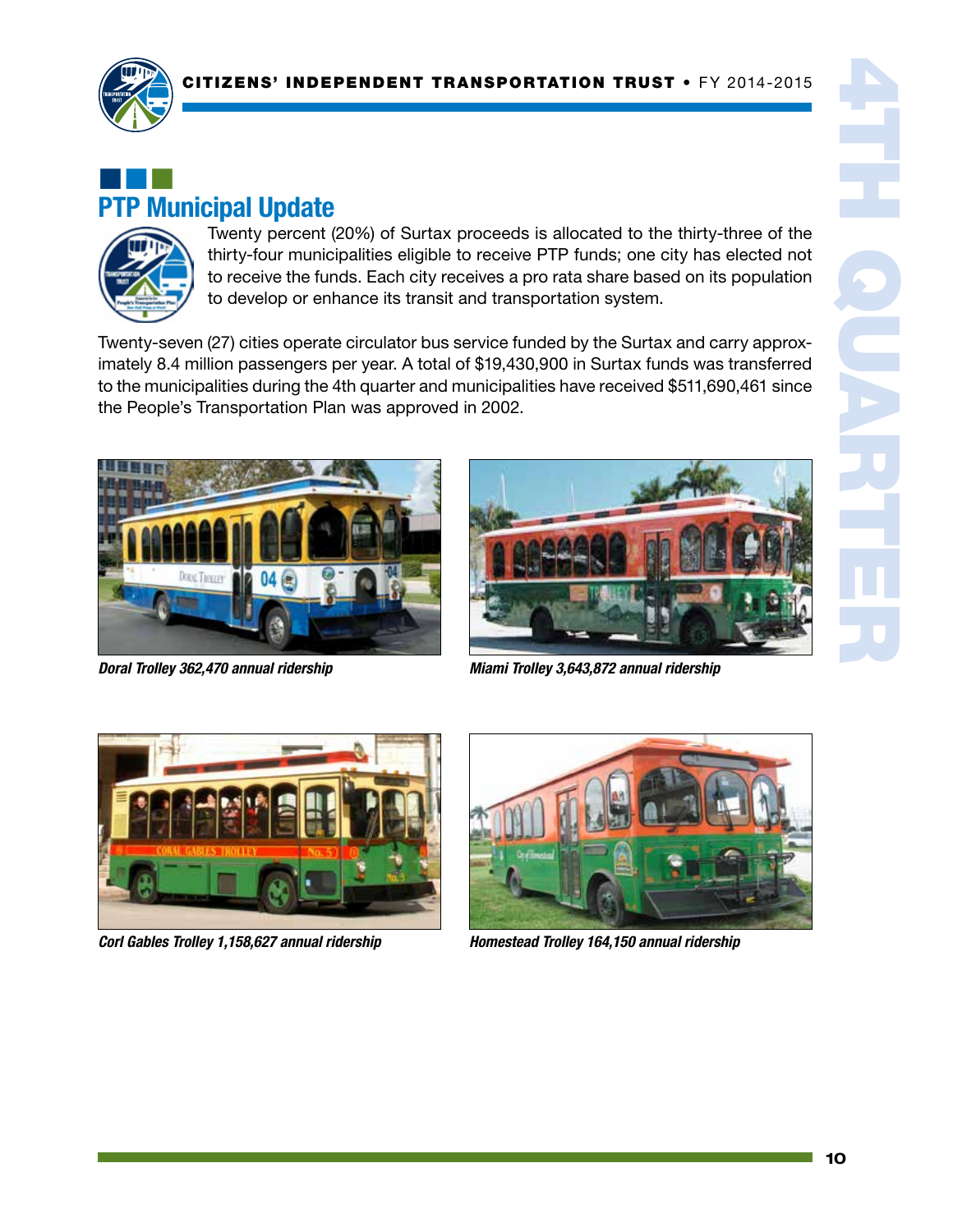

## ¢¢¢ Transportation Trust Board and Staff Update

#### Transportation Trust Meetings

The Transportation Trust meets on a regular basis to fulfill its statutory responsibility to "monitor, oversee, review, audit and investigate" the implementation of the People's Transportation Plan (PTP). The Transportation Trust met 2 times during the 4th quarter and the subcommittees held 2 meetings to consider and act on contracts and reports related to the PTP.

#### Denver Transportation Fly-in Follow-up Meeting

TransportationTrust members and staff participated in the delegation debriefing meeting of the Destination Denver Transportation Fly-in delegation. The session was open to the public as well as members of the delegation who commented on the lessons learned during the visit to the Denver Regional Transportation District.

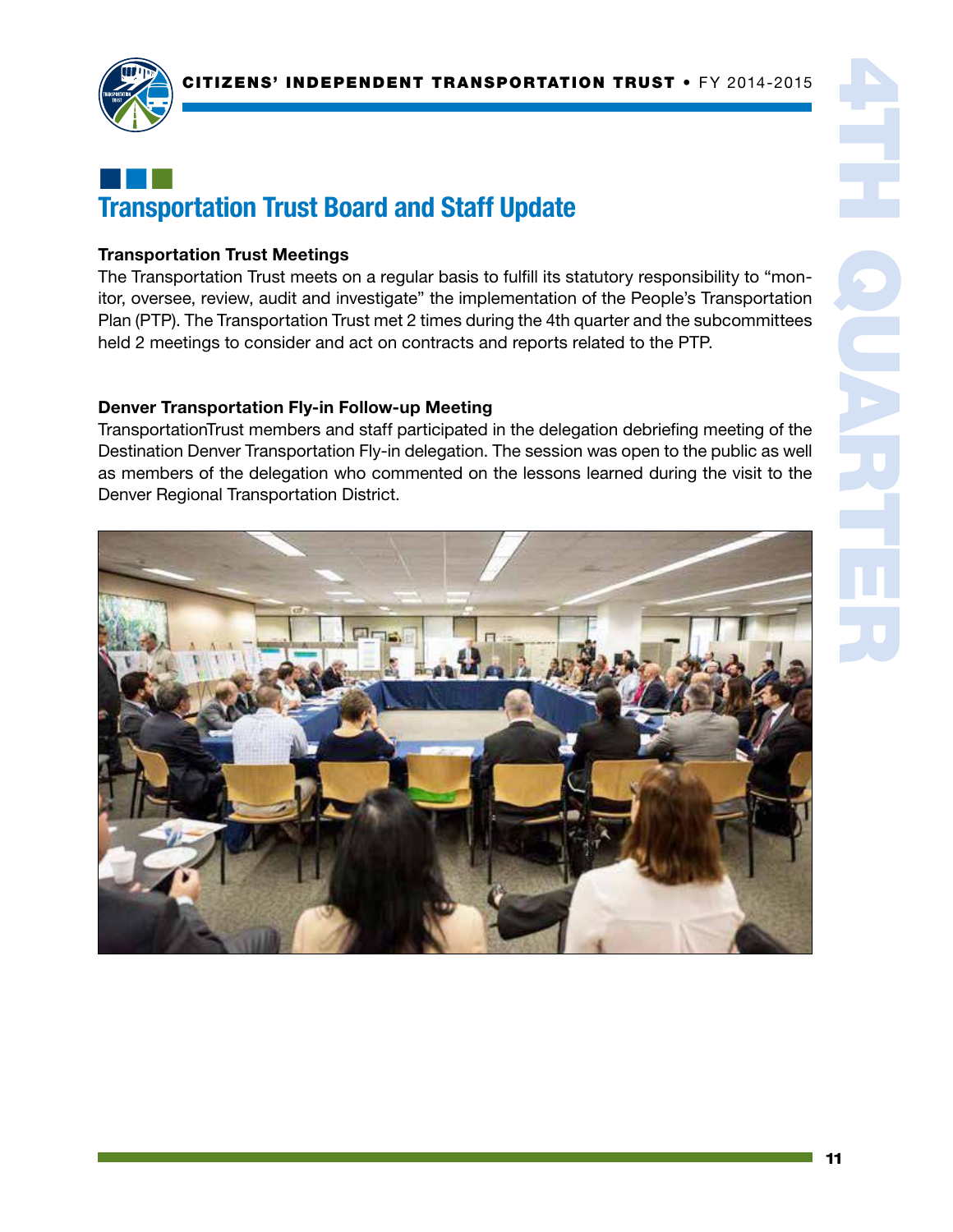



### Transportation Trust Participate in MPO Committee Meetings

The Honorable Jean Monestime, Chairman of the Board of County Commissioners and the Metropolitan Planning Organization (MPO), created two new committees at the MPO to handle matters related to the development of transit projects. Commissioner Daniella Levine Cava is Chair of the Fiscal Priorities Committee and Commissioner Dennis Moss is Chair of the Transit Solutions Committee.

Transportation Trust Chairman Paul Schwiep presented at the newly-created Transit Solutions Committee on the history and current activities of the Trust and the PTP and Trust Executive Director Charles Scurr discussed PTP 2.0 at the Fiscal Priorities meeting.





*MPO Fiscal Priorities Committee MPO Transit Solutions Committee*

### Transportation Trust Executive Director Participates in Commissioner Moss' Roundtable Discussion

Transportation Trust Ex. Director Charles Scurr made a presentation on the People's Transportatio Plan at Commissioner Moss' District 9 Roundtable Discussion on improving public transportation in South Miami-Dade County.



### Transportation Trusts Hosts FIU Leadership Seminar Participants

The Transportation Trust hosted a group of elected officials participating in the Florida In-



ternational University Latin American Leaders workshop. The participants toured the Miami-Dade Transit Central Control Center and were escorted on a Metromover ride.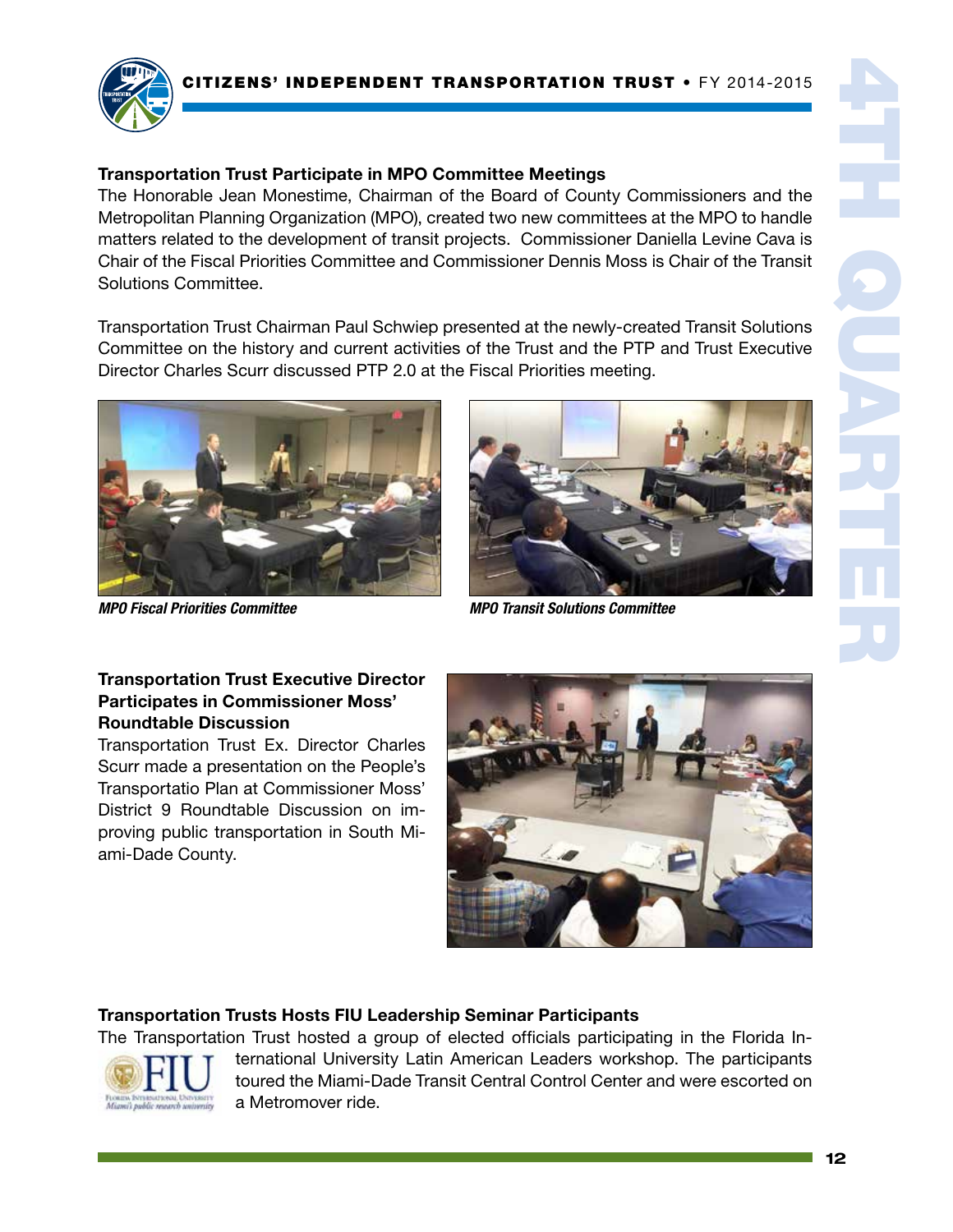

### ¢¢¢ PTP Finance

The Office of the Citizens' Independent Transportation Trust (OCITT) receives Surtax revenue from the State of Florida and transfers it to eligible recipients such as Miami-Dade County, County departments and the municipalities participating in the PTP Municipal Transportation Program. The OCITT received \$59,040,989 in Surtax proceeds during the quarter, and transferred \$19,430,900 to eligible municipalities as part of the established municipal share. Cumulative distributions to date include:

#### PTP Finance Report Cumulative Surtax Collections and Transfers To-Date FY 2014-2015 • Fourth Quarter

| <b>Surtax received</b>                        | \$2,391,803,561 |  |
|-----------------------------------------------|-----------------|--|
| Interest earned                               | \$18,819,764    |  |
| <b>Transferred to MDT</b>                     | \$1,641,396,377 |  |
| <b>Transferred to PWWM</b>                    | \$159,019,360   |  |
| <b>Transferred to OCITT</b>                   | \$20,482,302    |  |
| <b>Transferred to Municipalities</b>          | \$511,690,461   |  |
| <b>Transferred to Others (Communications)</b> | \$325,699       |  |
| <b>Cash Balance</b>                           | \$77,709,126    |  |

Notes: The cumulative numbers presented above are preliminary as of 9/30/2015. The numbers may change once prior-year entries are completed.

The Cash Balance includes \$760,124 recaptured from municipalities in non-compliance being held for redistribution to the remaining municipalities and \$64,921,747 being kept in a reserve account for future capital expansion.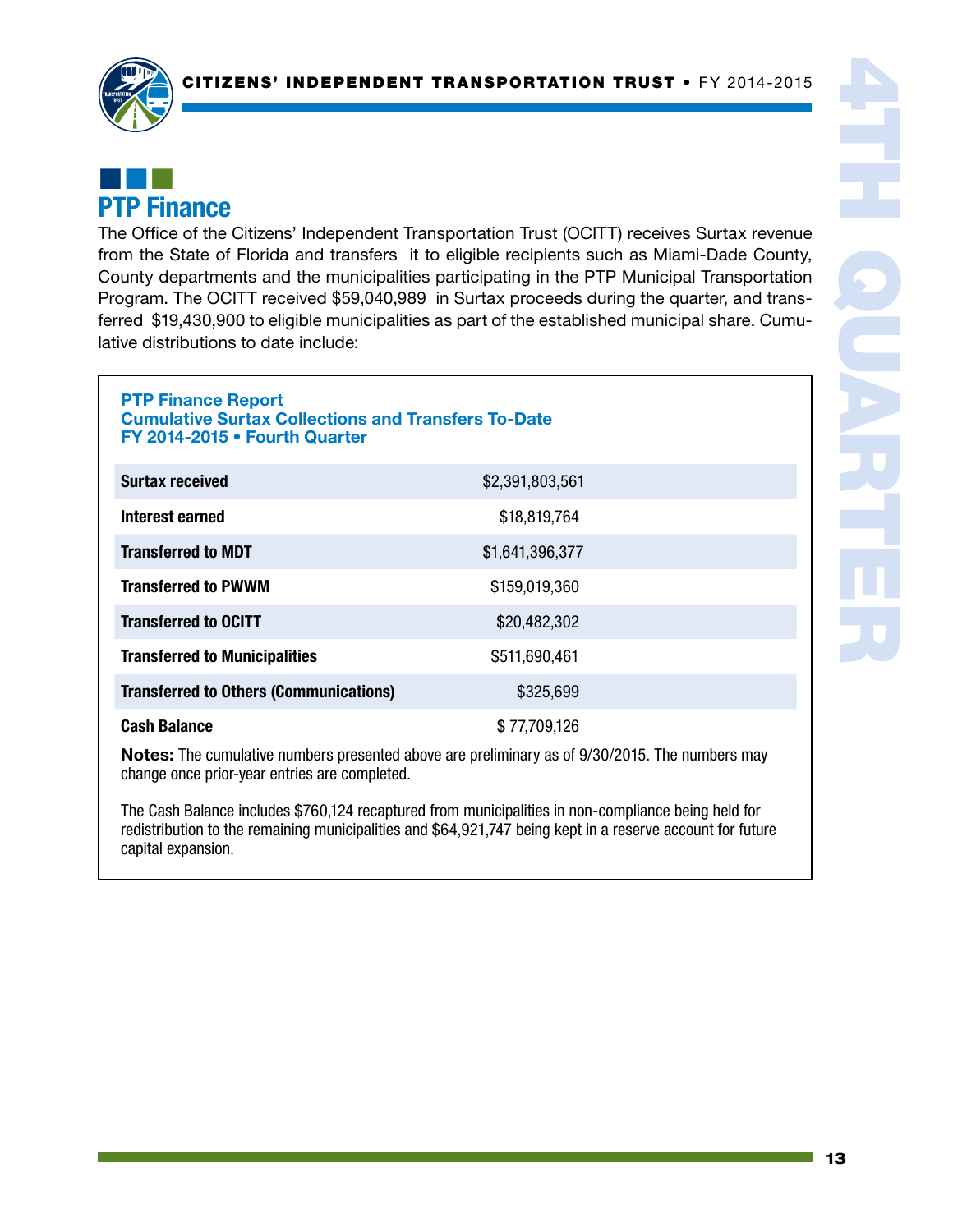

#### Surtax Collection Trend Analysis FY 2014-2015 • Fourth Quarter



### Trend Analysis of Quarterly Surtax Collections

■ FY 2010-11 **FY 209-10** ■ FY 2011-12 ■ FY 2012-13 ■ FY 2013-14